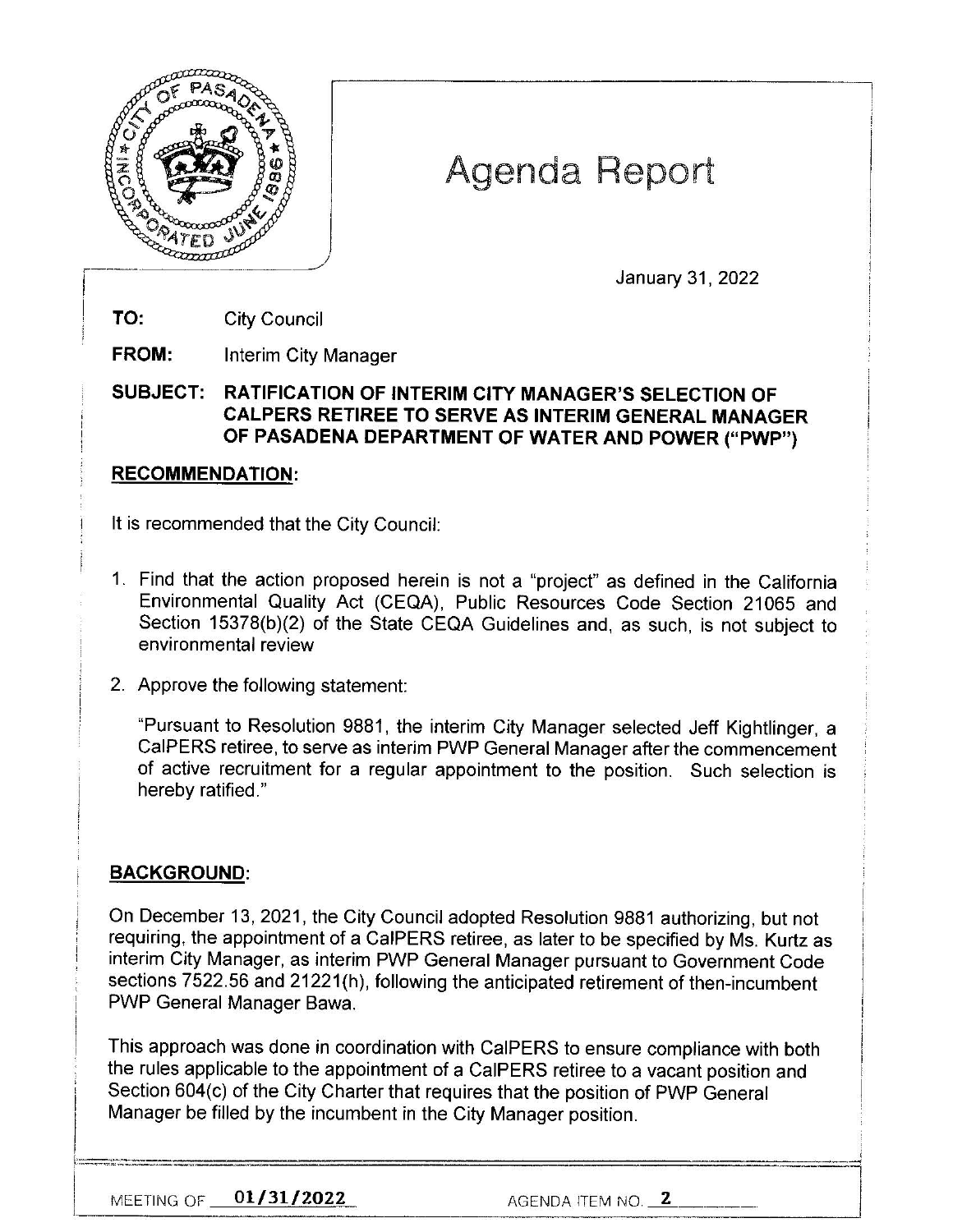A further condition of CalPERS' approval was the ratification of the interim Citv Manager's selection at a subsequent meeting of the City Council if a CalPERS retiree was selected by the interim City Manager to fill the PWP General Manager position on an interim basis.

Consistent with Resolution 9881, the interim City Manager selected Jeff Kightlinger, a CalPERS retiree, to serve as interim PWP General Manager. Mr. Kightlinger began his term on January 3, 2022 after active recruitment for a regular appointment had been initiated and will continue this role until a regular appointment to the PWP General Manager position is made in accordance with Section 604(c) of the City Charter, unless sooner terminated by Mr. Kightlinger or the City. This appointment shall comply with all applicable requirements of Government Code sections 7522.56 and 21221 (h), including the continuance of active recruitment throughout Mr. Kightlinger's tenure, unless an exception applies such as the COVID-19 exceptions under the Governor's executive orders.

To comply with above-referenced requirement of ratification, the City Council is asked to approve the recommended statement which shall be memorialized in the minutes to this meeting.

### **ENVIRONMENTAL ANALYSIS:**

This action proposed herein is not a "project" as defined in the California Environmental Quality Act (CEQA), Public Resources Code Section 21065 and Section 15378(b)(2) of the State CEQA Guidelines and, as such, is not subject to environmental review.